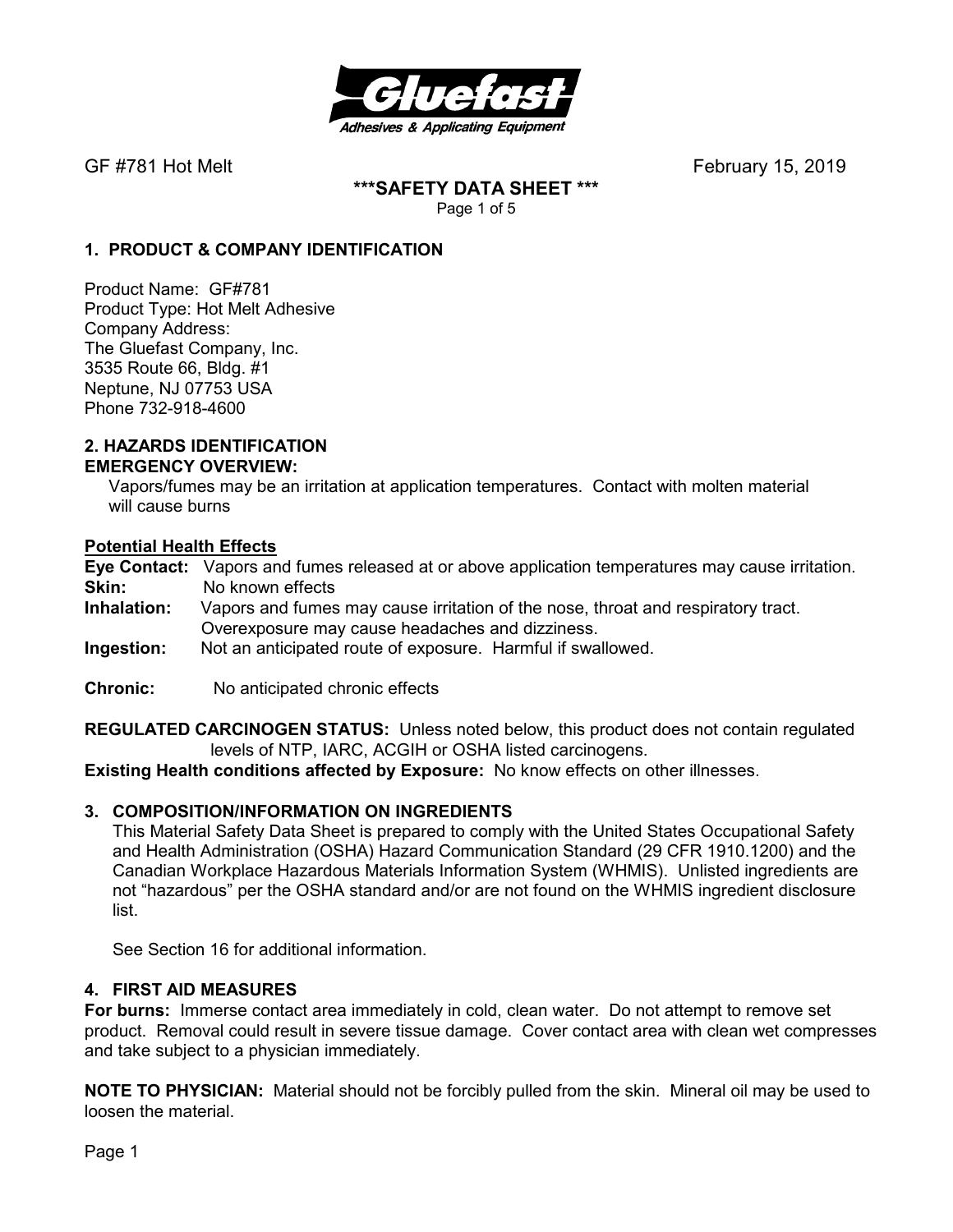

# **\*\*\*SAFETY DATA SHEET \*\*\***

Page 2 of 5

**If vapors inhaled:** Remove subject to fresh air. If breathing is difficult, give oxygen. If not breathing, give artificial respiration. Call a physician if symptoms persist.

**If Ingested:** If person can swallow, give one glass of water or milk. Do not induce vomiting. Get immediate medical attention. Never give anything by mouth to an unconscious person.

# **5. FIRE FIGHTING MEASURES**

 **Flash point/method:** Greater than 400 degrees F / Cleveland (204°C)

 **Upper Explosive Limit/Lower Explosive Limit:** Not Applicable

 **Auto-ignition Temperature:** Not Applicable

 **Appropriate Extinguishers:** Carbon dioxide, dry chemical, chemical foam, or water fog. Using a direct, straight water stream may tend to spread a fire.

 **Special Fire Fighting Procedures:** Avoid using direct straight water stream on molten material to reduce splattering and spreading of the fire.

 **Unusual Fire and Explosion Hazards:** None known.

 **Hazardous Combustion product:** Incomplete combustion can yield low molecular weight hydrocarbons, carbon monoxide.

#### **6. ACCIDENTAL RELEASE MEASURES**

 **Spill or leak procedures:** Allow to solidify at room temperature, scrape up and place in disposal container.

#### **7. HANDLING AND STORAGE**

Consult the Technical Data Sheet for specific storage instructions.

#### **8. EXPOSURE CONTROLS/PERSONAL PROTECTION**

**Eye protection:** Wear safety glasses to reduce the potential for eye contact; a face shield is appropriate if splashing is likely. Have eyewashes available where eye contact can occur.

**Skin protection:** At elevated temperatures prevent contact by wearing thermally protective gloves and a long sleeved shirt. Provide a cold water source for burn treatment.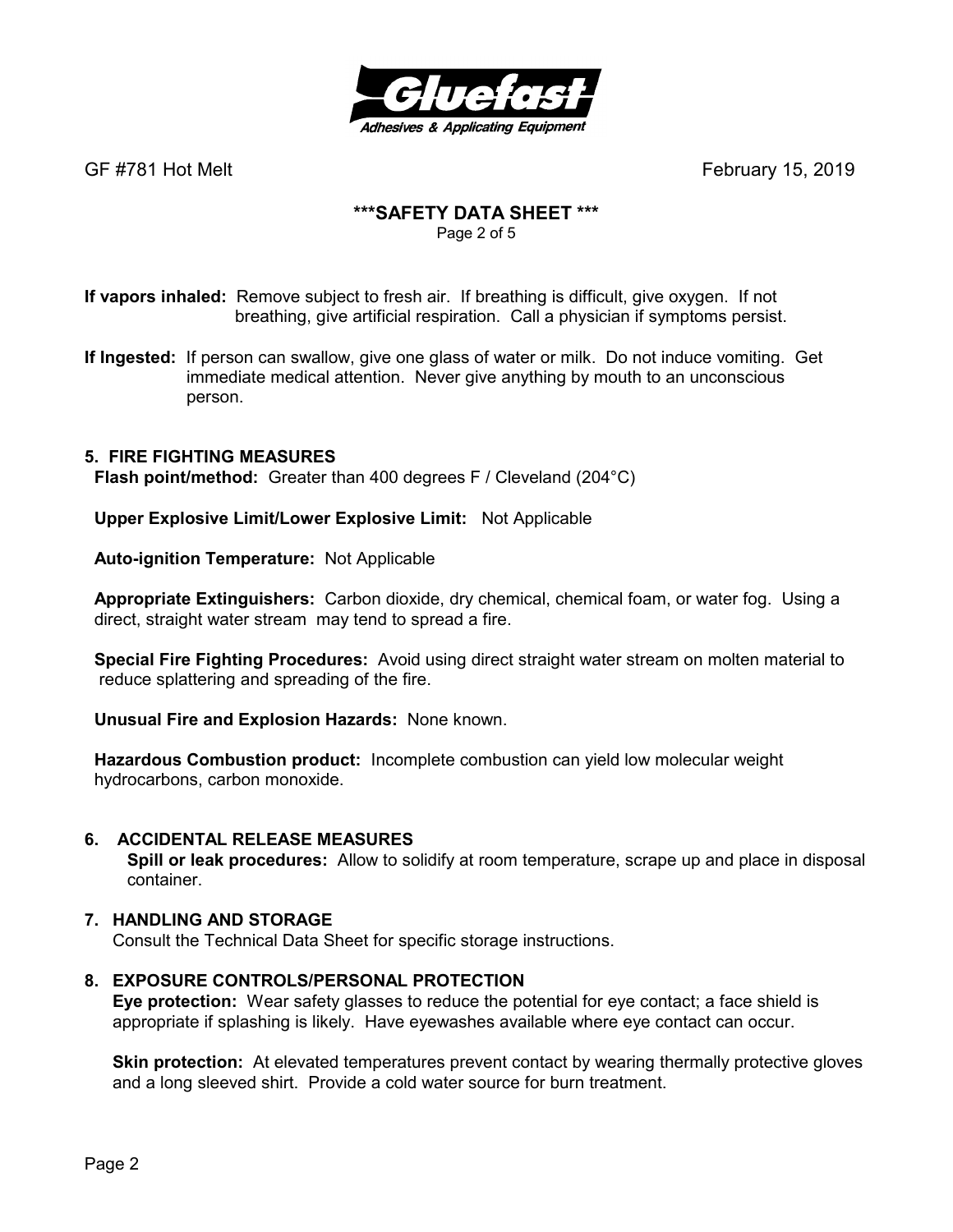

# **\*\*\*SAFETY DATA SHEET \*\*\***  Page 3 of 5

**Respiratory Protection:** Not normally required.Use NIOSH/MSHA approved respirator if conditions warrant.

**Ventilation:** Hot melts should be used with good ventilation. At the application temperature use of local exhaust over the pre-melting reservoir is encouraged.

#### **9. PHYSICAL AND CHEMICAL PROPERTIES**

| <b>Physical state:</b>                                                                                                                                                                                                                                       | Solid (as supplied)                                                                                                                                                                                                                                                                                                                                                                                                        |
|--------------------------------------------------------------------------------------------------------------------------------------------------------------------------------------------------------------------------------------------------------------|----------------------------------------------------------------------------------------------------------------------------------------------------------------------------------------------------------------------------------------------------------------------------------------------------------------------------------------------------------------------------------------------------------------------------|
| Color:<br>Odor:<br>Specific gravity:<br>% Solids by Weight<br>pH:<br><b>Boiling Range:</b><br><b>Melting Point:</b><br><b>Vapor Pressure:</b><br>Vapor density:<br><b>Evaporation rate:</b><br><b>Water/Oil Partition coefficient</b><br><b>VOC content:</b> | Amber<br>Slight Odor<br>Not established<br>100 %<br>Not applicable (as supplied)<br>Not applicable (as supplied)<br>210-215°F<br>Not established<br>Not applicable<br>Not applicable<br>Not established<br>No levels of volatile organic compound emissions are<br>expected at ambient temperature and pressure. Low<br>molecular weight hydrocarbons may be emitted at<br>application temperature. Emissions data is best |
| <b>10. STABILITY AND REACTIVITY DATA</b>                                                                                                                                                                                                                     | developed by monitoring actual plant conditions.                                                                                                                                                                                                                                                                                                                                                                           |
| <b>Stability:</b>                                                                                                                                                                                                                                            | <b>Stable</b>                                                                                                                                                                                                                                                                                                                                                                                                              |
| Incompatibility                                                                                                                                                                                                                                              | Not established                                                                                                                                                                                                                                                                                                                                                                                                            |
| <b>Hazardous Decomposition:</b>                                                                                                                                                                                                                              | Not established                                                                                                                                                                                                                                                                                                                                                                                                            |
| <b>Hazardous Polymerization:</b>                                                                                                                                                                                                                             | Will not occur.                                                                                                                                                                                                                                                                                                                                                                                                            |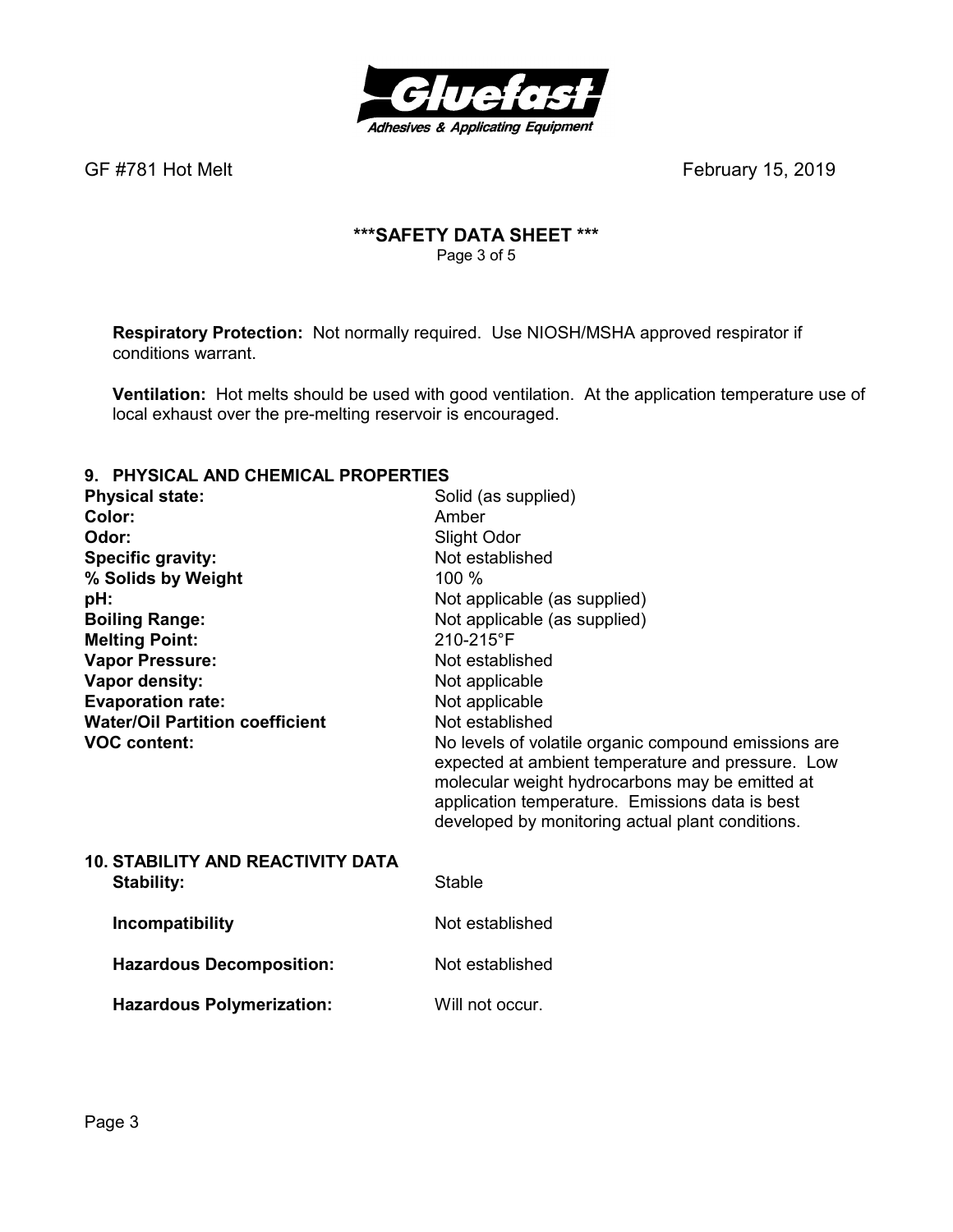

# **\*\*\*SAFETY DATA SHEET \*\*\***  Page 4 of 5

#### **11. TOXICOLOGICAL INFORMATION**  No data available

# **12. ECOLOGICAL INFORMATION**

No data available

# **13. DISPOSAL CONSIDERATIONS**

**To the best of our knowledge, this product does not meet the definition of hazardous waste under the U.S. EPA Hazardous Waste Regulation 40 CFR 261. Dispose of in an approved landfill. Consult your state, local or provincial authorities and your local waste vendor for more restrictive requirements.** 

#### **14. TRANSPORT INFORMATION**

UNITED STATES DEPARTMENT OF TRANSPORTATION (DOT)

Dot Proper Shipping Name: NOT REGULATED

 It is our opinion that the information provided here may be used to transport this product in compliance with Canadian Transportation of Dangerous Goods.